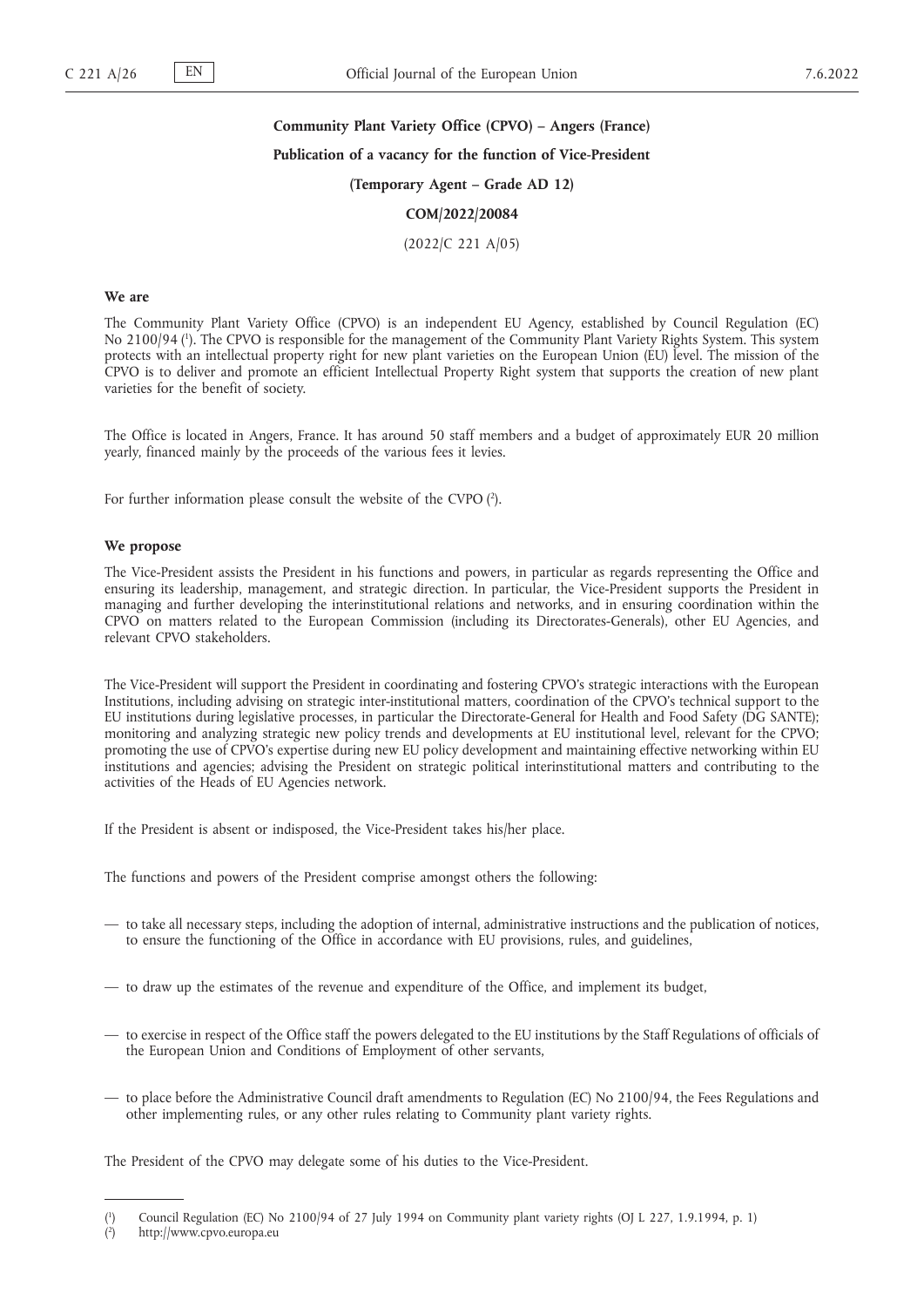#### **We look for (selection criteria)**

The ideal candidate should fulfill the following selection criteria:

#### *Management skills*

- capacity to lead an organisation of the size of CPVO if the President is temporarily absent or indisposed, both at a strategic and at operational management level,
- good leadership skills and the ability to give guidance, motivate and empower staff in a multicultural and diverse environment, with a strong emphasis on staff development;
- a sense of diplomacy, and maintaining attention to detail without losing sight of the overall picture;
- the ability to reach common agreements or goals by providing targeted advice to stakeholders and by effectively and constructively facilitating discussions

#### *Specialist skills and experience*

- experience and very good knowledge of matters relating to plant variety rights, to plant variety registration or to associated fields,
- very good understanding of EU policies in the field of intellectual property, plant variety rights, related international activities, and other policies of relevance to the activities of the Office,
- good understanding of the European institutions and how they operate and interact,
- proven experience in budgetary, financial, and human resources management in a national, European, and/or international context
- university degree in life sciences with specialisation in plant related matters, e.g. botany, genetics, or plant breeding would be an advantage

# *Personal qualities*

- ability to build very good working relations and to communicate efficiently and fluently in a transparent and open manner with all internal and external international stakeholders, and to represent the Office in international fora,
- solid experience of negotiating in an international environment,
- excellent interpersonal skills and the ability to maintain appropriate relations with EU institutions and with Member States' competent authorities to ensure the proper functioning of the Office,
- experience gained in a multicultural environment would be an asset.

#### **Candidates must (eligibility requirements)**

Candidates will only be considered for the selection phase based on the following formal requirements to be fulfilled **by the deadline for applications**:

- *Nationality:* candidates must be a citizen of one of the Member States of the European Union.
- *University degree or diploma*: candidates must have:
	- either a level of education which corresponds to completed university studies attested by a diploma when the normal period of university education is 4 years or more;
	- or a level of education which corresponds to completed university studies attested by a diploma and appropriate professional experience of at least 1 year when the normal period of university education is at least 3 years (this one year's professional experience cannot be included in the postgraduate professional experience required below).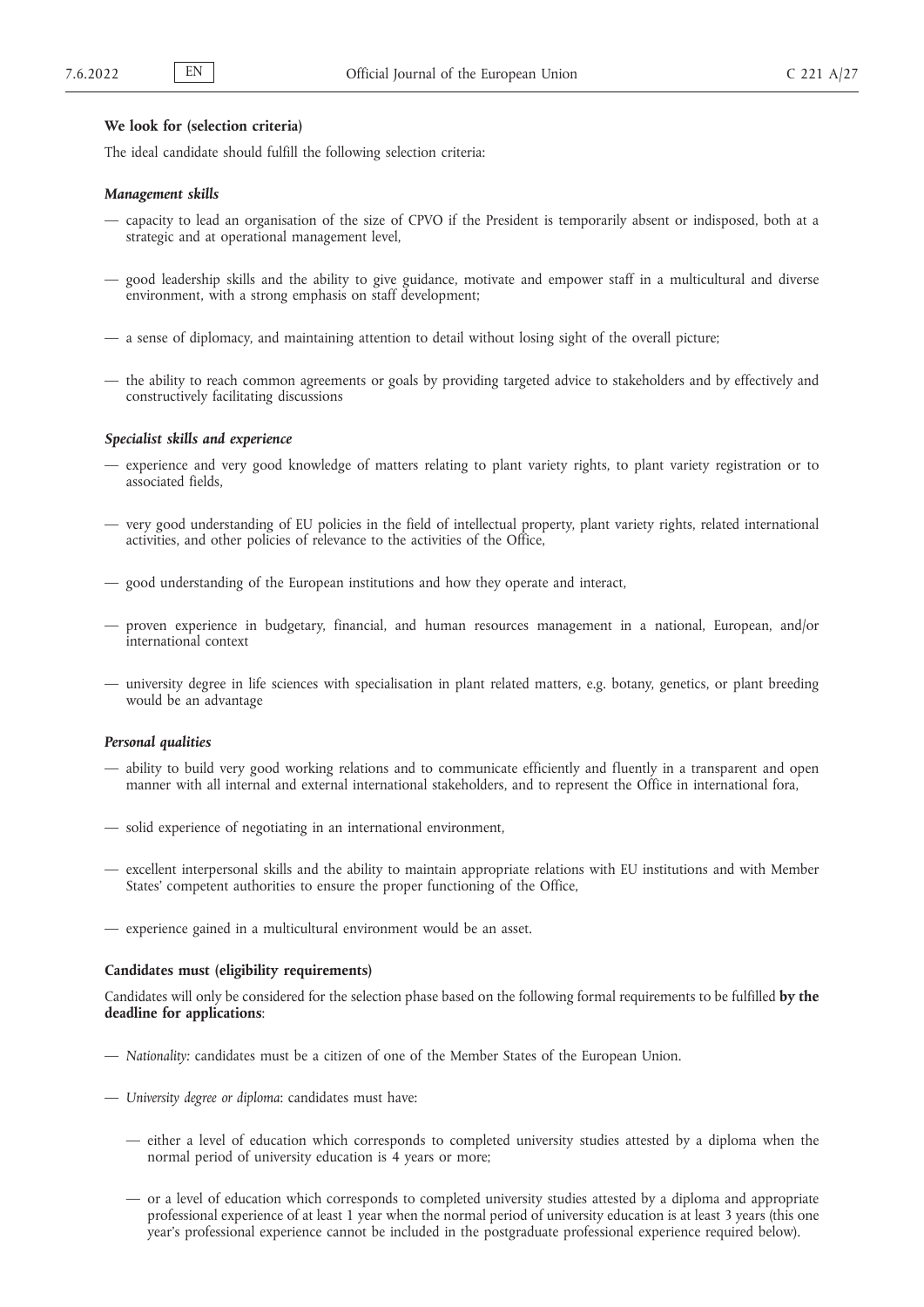- *Professional experience*: candidates must have at least 12 years postgraduate professional experience ( 3 ) at a level to which the qualifications referred to above give admission. At least 5 years of that professional experience must be in the area of the activities of the Office.
- *Management experience*: at least 5 years of the post-graduate professional experience must have been gained in a high-level management function ( 4 ) in a field relevant for this position.
- *Languages*: candidates must have a thorough knowledge of one of the official languages of the European Union ( 5 ) and satisfactory knowledge of another of these official languages. Selection panels will verify during the interview(s) whether candidates comply with the requirement of a satisfactory knowledge of another official EU language. This may include (part of) the interview being conducted in this other language.
- *Age limit*: candidates must be able to complete, at the deadline for application, the full mandate of five years before reaching the retirement age. For temporary staff of the European Union, the retirement age is defined as being the end of the month in which the person reaches the age of 66 years (see Article 47 of the Conditions of Employment of other Servants of the European Union (6)).

#### **Selection and appointment**

The Vice-President will be appointed by the Council on the basis of a shortlist provided by the European Commission.

To establish this shortlist, the European Commission organises a selection in accordance with its selection and recruitment procedures (see the Document on Senior Officials Policy (7)).

As part of this selection procedure, the European Commission sets up a pre-selection panel. This panel analyses all applications proceeds with a first eligibility verification and identifies candidates having the best profile in view of the selection criteria mentioned above, and who may be invited for an interview with the pre-selection panel.

Following these interviews, the pre-selection panel draws up its conclusions and proposes a list of candidates for further interviews with the European Commission's Consultative Committee on Appointments (CCA). The CCA, taking into consideration the conclusions of the pre-selection panel, will decide on the candidates to be invited for an interview.

Candidates who are called for an interview with the CCA participate in a full-day management assessment centre run by external recruitment consultants. Taking account of the results of the interview and the report of the assessment centre, the CCA establishes a shortlist of candidates it considers suitable to exercise the function of Vice-President of CPVO.

Candidates on the CCA shortlist will be interviewed by the Member(s) of the Commission responsible for the Directorate-General in charge of the relations with the Office (8).

Following these interviews, the European Commission adopts a shortlist of the most suitable candidates, which will be communicated to the Council after obtaining the opinion of the Administrative Council and after consultation of the President. The Council may decide to interview the candidates before appointing the Vice-President from among the candidates on the Commission shortlist. Inclusion on this shortlist does not guarantee appointment.

<sup>(</sup> 3 ) Professional experience is only taken into consideration if it represents an actual work relationship defined as real, genuine work, on a paid basis, and as employee (any type of contract) or provider of a service. Professional activities pursued part-time shall be calculated pro rata, on the basis of the certified percentage of full-time hours worked. Maternity leave / parental leave / leave for adoption is taken into consideration if it is in the framework of a work contract. PhDs are assimilated to professional experience, even when unpaid, but for a duration of three years maximum, provided that the PhD has been successfully completed. A given period may be counted only once.

 $($ <sup>4</sup> ) In their curriculum vitae, candidates should clearly indicate for all years during which management experience has been acquired: (1) title and role of management positions held; (2) numbers of staff overseen in these positions; (3) the size of budgets managed; (4) numbers of hierarchical layers above and below; and (5) number of peers.

<sup>(</sup> 5 ) https://eur-lex.europa.eu/legal-content/EN/TXT/?uri=CELEX%3A01958R0001-20130701

<sup>(</sup> 6 ) https://eur-lex.europa.eu/legal-content/EN/TXT/PDF/?uri=CELEX:01962R0031-20140501&from=EN

<sup>(</sup> 7 ) https://ec.europa.eu/info/sites/default/files/compilation-of-the-senior-official-policy-at-the-european-commission\_en.pdf (only exists in English)

<sup>(</sup> 8 ) Unless the Member of the Commission concerned, in line with the Commission Decision of 5 December 2007 (PV(2007) 1811) and 30 September 2020 (PV(2020) 2351), has delegated this task.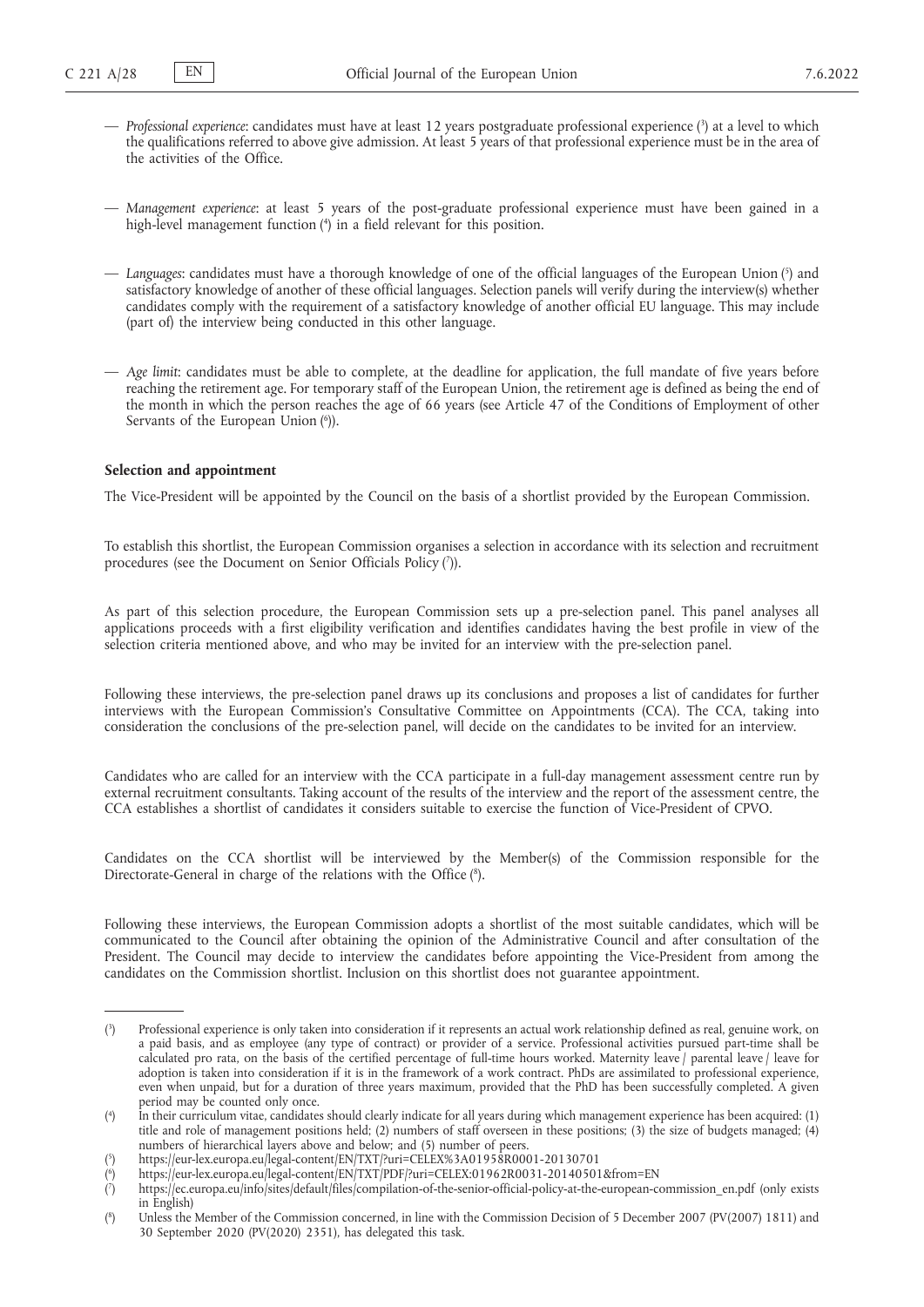Candidates may be required to undergo further interviews and/or tests in addition to those indicated above.

#### **Equal opportunities**

The European Commission and CPVO apply a policy of equal opportunities and non-discrimination in accordance with Article 1d of the Staff Regulations ( 9 ). CPVO is an equal opportunities employer and accepts applications without distinction on the grounds of gender, racial or ethnic origin, religion or belief, age or sexual orientation, marital status or family situation. All applicants to selection procedures will be given an equal opportunity to demonstrate their abilities. The staff members are recruited on the broadest possible geographical basis from among nationals of all Member States of the European Union.

### **Conditions of employment**

The salaries and conditions of employment are laid down in the Conditions of Employment of Other Servants.

The successful candidate will be engaged by the CPVO as a Temporary Agent at grade AD 12  $(^{10})$ . He / she will be classified depending on the length of his / her previous professional experience in step 1 or step 2 within that grade.

She/he will be appointed for an initial mandate of five years, with a possible renewal for a maximum five years according to Regulation establishing the Office as applicable at the time of appointment.

Applicants should note the requirement under the Conditions of Employment of Other Servants for all new staff to complete successfully a nine-month probationary period.

The place of employment is Angers, France.

# **Independence and declaration of interests**

Before taking up his/her duties, the Vice-President will be required to make a declaration of commitment to act independently in the public interest and to declare any interests, which might be considered prejudicial to his/her independence.

# **Application procedure**

Before submitting your application, you should carefully check whether you meet all eligibility requirements ('Candidates must'), particularly concerning the types of diploma and professional experience required. Failure to meet any of the eligibility requirements means an automatic exclusion from the selection procedure.

If you want to apply, you must register via the Internet on the following website and follow the instructions concerning the various stages of the procedure:

https://ec.europa.eu/dgs/human-resources/seniormanagementvacancies/

You must have a valid email address. This will be used to confirm your registration as well as to remain in contact with you during the different stages of the procedure. Therefore, please keep the European Commission informed about any change in your email address.

To complete your application, you need to upload a CV in PDF format, preferably using the Europass CV format (<sup>11</sup>), and to fill out, online, a letter of motivation (maximum 8 000 characters). Your CV and your letter of motivation may be submitted in any of the official languages of the European Union.

Once you have finished your online registration, you will receive an electronic mail confirming that your application has been registered. **If you do not receive a confirmation mail, your application has not been registered!**

Please note that it is not possible to monitor the progress of your application online. You will be contacted directly by the European Commission regarding the status of your application.

If you require more information and/or encounter technical problems, please send an email to: HR-MANAGEMENT-ONLINE@ec.europa.eu

<sup>(</sup> 9 ) https://eur-lex.europa.eu/legal-content/EN/TXT/?uri=CELEX%3A01962R0031 -20140701

 $(10)$ 10) The correction coefficient applicable to the remuneration and pensions of officials and other servants of the European Union for France is set at 119,9 % as from 1 July 2021. This coefficient is subject to an annual revision.

 $(11)$ 11) You can find information on how to create your Europass CV online at: https://europa.eu/europass/en/create-europass-cv